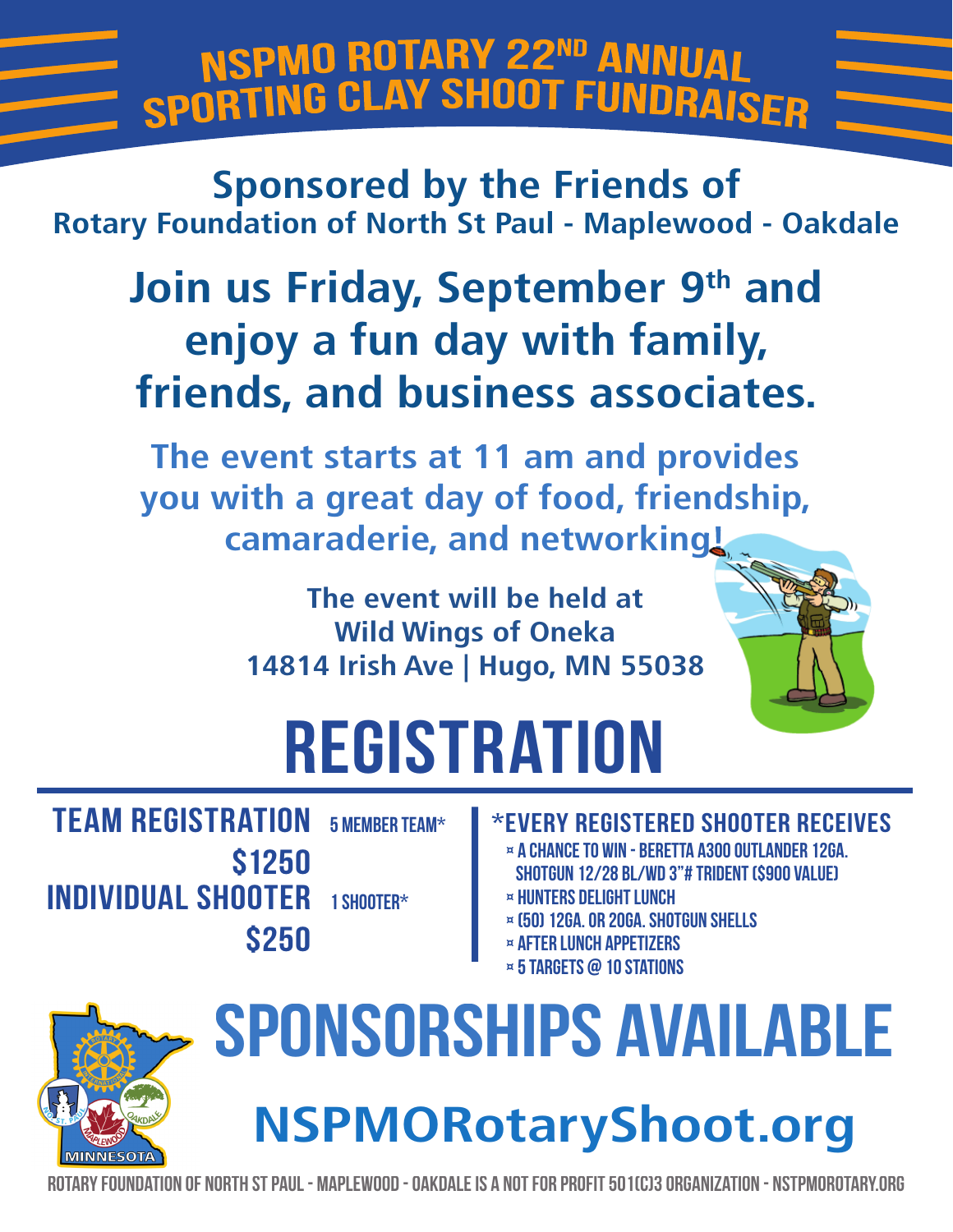# $\equiv$  sponsorship opportunities  $\equiv$

#### **platinum ¤ 5 member team\* \$2500 ¤ 20 red piles raffle tickets per shooter ¤ 42" x 30" sponsor sign recognition ¤ premium website & email logos ¤ prominent logo exposure on table tents ¤ prominent logo on flyers ¤ audio announcements at the event ¤ share your business at a morning meeting gold ¤ 5 member team\* \$2000 ¤ 10 red piles raffle tickets per shooter ¤ 42" x 30" sponsor sign recognition ¤ premium website & email logos ¤ prominent logo exposure on table tents ¤ prominent logo on flyers ¤ audio announcements at the event silver ¤ 5 member team\* \$1500 ¤ 5 red piles raffle tickets per shooter ¤ 36" x 24" sponsor sign recognition ¤ website & email logos**

- **¤ logo exposure on table tents**
- **¤ logo on flyers**
- **¤ audio announcements at the event**

#### **brass sponsor the shells used for all shooters \$1250 ¤ 36" x 24" sponsor sign recognition ¤ website & email logos ¤ logo exposure on table tents**

- **¤ logo on flyers**
- **¤ audio announcements at the event**

**lunch sponsor the hunters delight lunch \$2000 ¤ 36" x 24" sponsor sign recognition** 

- **¤ premium website & email logos**
- **¤ prominent logo exposure on table tents**
- **¤ prominent logo on flyers**
- **¤ audio announcements at the event**

### **appetizer sponsor the appetizers during the \$1000**

- **auctions & raffles**
- **¤ 36" x 24" sponsor sign recognition ¤ website & email logos**
	- **¤ logo exposure on table tents**
	- **¤ logo on flyers**
- **¤ audio announcements at the event**

**beverage sponsor the beverages during the \$1000**

- **auctions & raffles**
- **¤ 36" x 24" sponsor sign recognition**
- **¤ website & email logos**
- **¤ logo exposure on table tents**
- **¤ logo on flyers**
- **¤ audio announcements at the event**

### **station ¤ 36" x 24" sponsor sign recognition \$200**

### **\*every registered shooter receives**

- **¤ a chance to win beretta a300 OUTLANDER 12ga. shotgun 12/28 BL/WD 3"# TRIDENT (\$900 value)**
- **¤ hunters delight lunch**
- **¤ (50) 12ga. OR 20GA. shotgun shells**
- **¤ after lunch appetizers**
- **¤ 5 targets @ 10 stations**

## **NSPMORotaryShoot.org**

**rotary foundation of north st paul - maplewood - oakdale is a not for profit 501(c)3 organization - nstpmorotary.org**